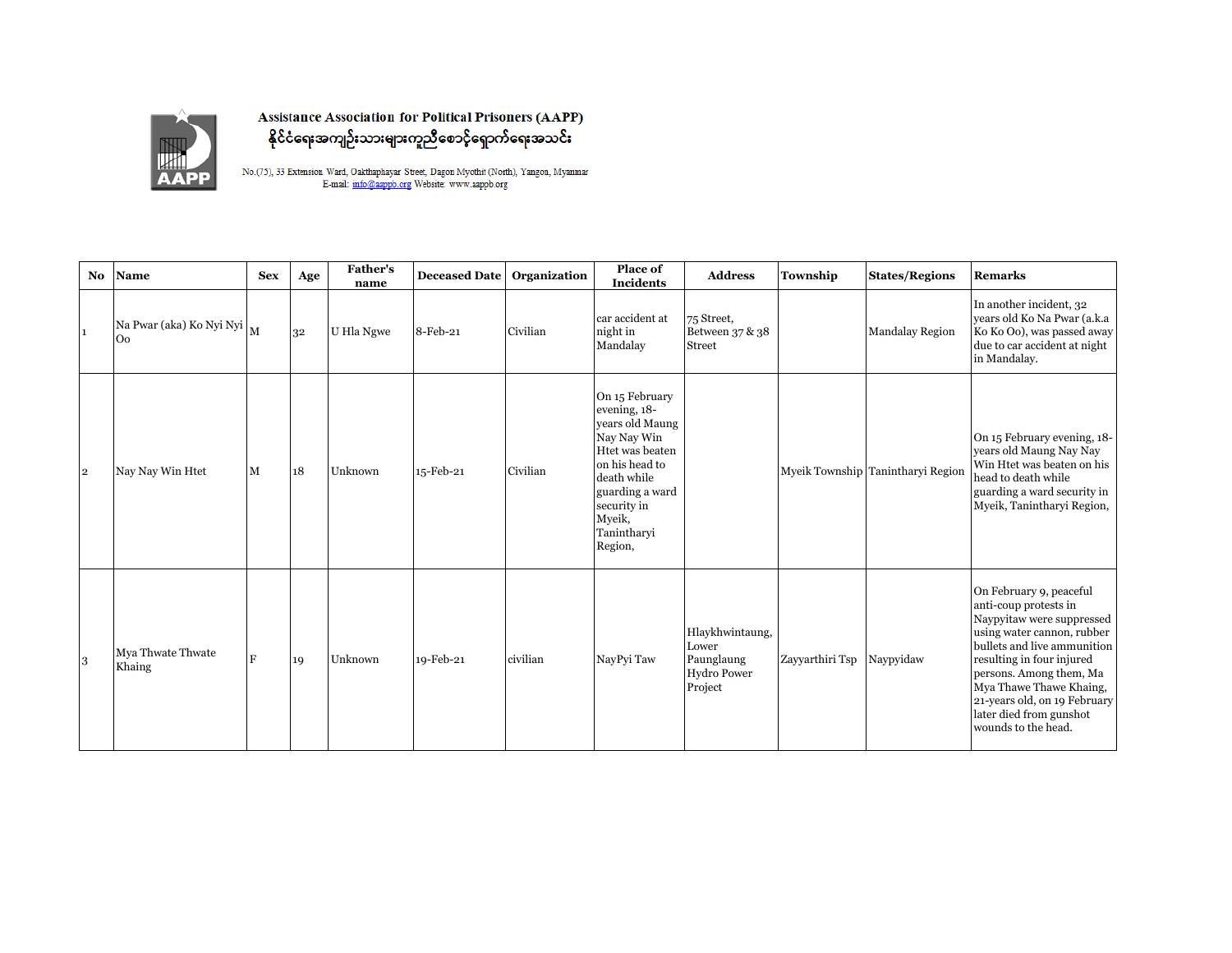| $\overline{4}$ | Thet Naing Win (aka)<br>(Ko) Min Min | M | 37 | U Maung Sann | 20-Feb-21 | Civilian | Kannar road     |                 | Mandalay                 | <b>Mandalay Region</b> | In Mandalay, a shipyard<br>raid turned violent on<br>Saturday when security<br>forces opened fire on<br>demonstrators trying to<br>stop the arrest of workers<br>taking part in the growing<br>anti-coup movement. He<br>was shot dead in his back<br>and abdomen.                                    |
|----------------|--------------------------------------|---|----|--------------|-----------|----------|-----------------|-----------------|--------------------------|------------------------|-------------------------------------------------------------------------------------------------------------------------------------------------------------------------------------------------------------------------------------------------------------------------------------------------------|
| 5              | Wai Yan Htun                         | M | 16 | Unknown      | 20-Feb-21 | Civilian | Kannar road     |                 |                          | Mandalay Region        | In Mandalay, a shipyard<br>raid turned violent on<br>Saturday when security<br>forces opened fire on<br>demonstrators trying to<br>stop the arrest of workers<br>taking part in the growing<br>anti-coup movement. He<br>was shot in the head, his<br>head blown off, pronounced<br>dead on the spot. |
| 6              | Kyi Soe                              | M | 48 | Unknown      | 20-Feb-21 | Civilian | Kannar road     |                 |                          | <b>Mandalay Region</b> | Kyi Soe, 38 years old, died<br>due to head injuries caused<br>by being beaten during a<br>demonstration at Strand<br>Road in Mandalay                                                                                                                                                                 |
| 7              | Tin Htut Hein                        | M | 30 | Unknown      | 20-Feb-21 | Civilian | (Ta) 15 Quarter | (Ta) 15 Quarter | Shwe Pyi Thar<br>Twnship | Yangon Region          | He was shot dead while<br>standing guard in $Ta/15$<br>Quarter, Shwepyithar<br>township in Yangon Region.<br>According to one source,<br>three shots came from a<br>police car entering the<br>quarter and hit the victim's<br>head.                                                                  |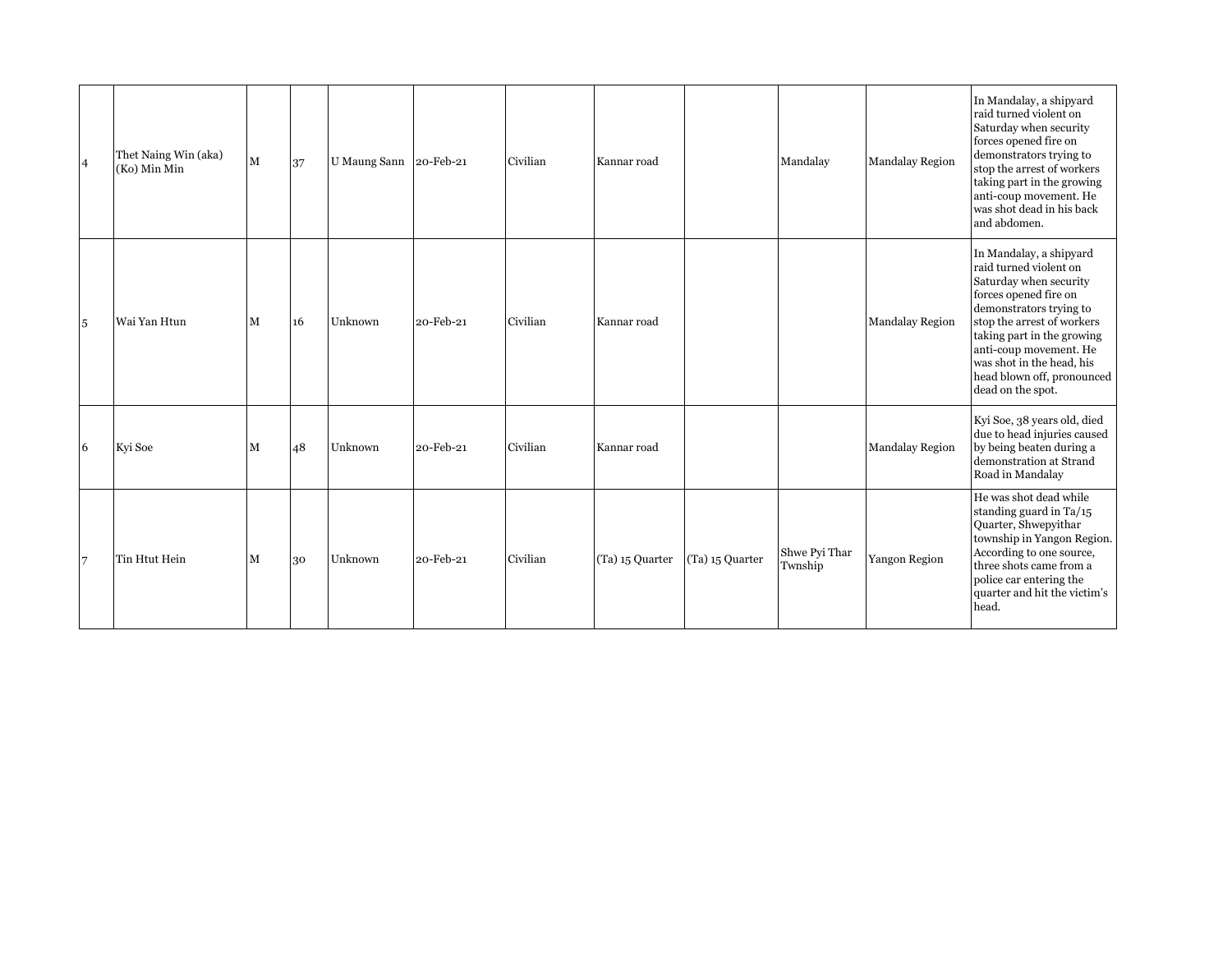| 8  | Yar Zar Aung                              | $\mathbf M$ | 26 | Unknown                                   | 24-Feb-21 | Civilian              | Injury & Die In<br>Tamataw<br>hospital MDY       |                               | Mandalay                     | <b>Mandalay Region</b>  | 26 years old (Ko) Yar Zar<br>Aung, was arrested and<br>detained in Mandalay after<br>being shot in the knee<br>during the brutal<br>crackdown on 20 February<br>by security forces. The<br>crackdown was in the<br>Mandalay Yadanarbon<br>Shipyard of Domestic<br>Transportation, he died on<br>24 February after receiving<br>no medical treatment in the<br>Mandalay Military Hospital,<br>Patheingyi Township.                                                                      |
|----|-------------------------------------------|-------------|----|-------------------------------------------|-----------|-----------------------|--------------------------------------------------|-------------------------------|------------------------------|-------------------------|----------------------------------------------------------------------------------------------------------------------------------------------------------------------------------------------------------------------------------------------------------------------------------------------------------------------------------------------------------------------------------------------------------------------------------------------------------------------------------------|
| 9  | Kyaw Htet Khine a.k.a<br>Kyaw Htet Khaung | м           | 30 | U Khin Maung<br>Aye, + Daw San<br>San Aye | 28-Feb-21 | Worker<br>Association | 41X42, 81x83<br>Road                             | 41X42, 81x83<br>Road          | Kyauk Si                     | Mandalay Region         |                                                                                                                                                                                                                                                                                                                                                                                                                                                                                        |
| 10 | Pe Than @ Naw Ngo                         | ${\bf M}$   | 35 | Unknown                                   | 28-Feb-21 | Civilian              | Dawai                                            | PuGawZune<br>village, Yayphyu | Dawei                        | Tanintharyi<br>Division |                                                                                                                                                                                                                                                                                                                                                                                                                                                                                        |
| 11 | Than Win                                  | M           | 36 | Unknown                                   | 28-Feb-21 | Civilian              | Dawai                                            | KaYatpyin N<br>ward           | Dawei                        | Tanintharyi<br>Division |                                                                                                                                                                                                                                                                                                                                                                                                                                                                                        |
| 12 | Lwin Lwin Oo                              | М           | 33 | Unknown                                   | 28-Feb-21 | Civilian              | Dawai                                            | Pone Kyun ward                | Dawei                        | Tanintharyi<br>Division |                                                                                                                                                                                                                                                                                                                                                                                                                                                                                        |
| 13 | Banyar Aung                               | М           | 39 | Unknown                                   | 28-Feb-21 | Civilian              | Dawai                                            | Longlone/Kyauk<br>Sin village | Dawei                        | Tanintharyi<br>Division | He was killed from gunshot                                                                                                                                                                                                                                                                                                                                                                                                                                                             |
| 14 | Hein Htut Aung                            | М           | 23 | Unknown                                   | 28-Feb-21 | Civilian              | Bowamyint,<br>Laydaunkkan<br>Rd,<br>Thingangyunn | 71 Ward                       | South Dagon                  | Yangon Region           | He was killed from gunshot                                                                                                                                                                                                                                                                                                                                                                                                                                                             |
| 15 | Tin Nwet Yi, Daw                          | F           | 59 | Unknown                                   | 28-Feb-21 | Teacher               | Education<br>Strike,<br>Kyeemyindine             |                               | <b>Hlaing Tharyar</b><br>T/s | Yangon Region           | As teachers gathered to<br>demonstrate at another<br>protest site in Yangon, the<br>police began firing tear gas<br>and rubber bullets near<br>them. She was first hit by a<br>rubber bullet in arm, then<br>suffocated by tear gas". She<br>struggle to find her inhaler<br>from her bag but it was<br>kicked by a police officer<br>who taking protesters to the<br>ground. and a primary-<br>school teacher identified as<br>Tin Nwet Yi died of a heart<br>attack, a witness said. |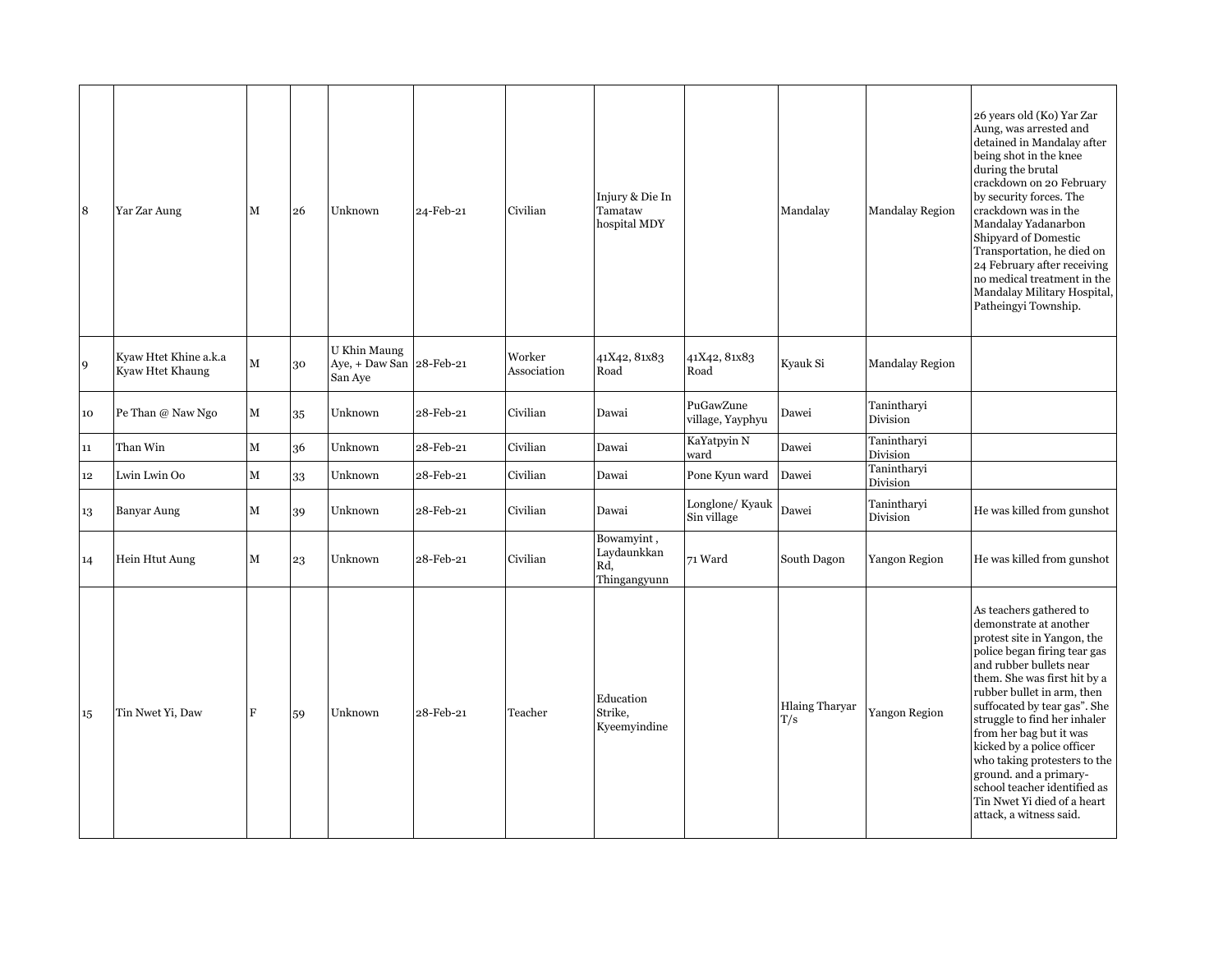| 16 | Zin Linn Htet                    | M            | 20 | U Tint Lwin +<br>Daw Myint<br>Myint Mu | 28-Feb-21  | Worker                             | Helden,<br>Kamaryut                    | Innwa village                                          | Kyeikhto Tsp              | Mon state              | Shot in the eye with gunfire,<br>his dead body is missing                                                                                                         |
|----|----------------------------------|--------------|----|----------------------------------------|------------|------------------------------------|----------------------------------------|--------------------------------------------------------|---------------------------|------------------------|-------------------------------------------------------------------------------------------------------------------------------------------------------------------|
| 17 | Nyi Nyi Aung Htet Naing M        |              | 23 | Unknown                                | 28-Feb-21  | Student                            | Helden                                 | Hlawkar                                                | Shwe Pyi Thar<br>Twnship  | Yangon Region          | Shot in the head with<br>gunfire                                                                                                                                  |
| 18 | Maung Soe @ Sithu Soe            | M            | 16 | U Htay Aung +<br>Daw Hla Hla<br>San    | 28-Feb-21  | Civilian                           | Bago Kannar<br>road                    | Manaw Thukha 1<br>street,<br>Zaingganine<br>North ward | Bago                      | Bago Region            | Shot in the head with<br>gunfire                                                                                                                                  |
| 19 | Kyi Hlaing Min @ Gaung<br>Gvi    | $\mathbf{M}$ | 18 | U Zaw Yi + Daw<br>Yi Myint             | 28-Feb-21  | Civilian                           | Bago Kannar<br>road                    | MaZin 1 street,<br>Olaysu,<br>Kyunntharyar<br>ward     | Bago                      | Bago Region            | Shot in the left side of chest<br>with gunfire                                                                                                                    |
| 20 | Nay Myo Oo @ Nay Lin<br>Aung     | M            | 34 | Unknown                                | 28-Feb-21  | Civilian                           | Pakhoku Strike                         | No 3 Street, NO3<br>Ward.                              | Pakhoku T/s               | <b>Magwe Region</b>    | Shot in the left side of thigh<br>with gunfire                                                                                                                    |
| 21 | Maung Maung Oo                   | $\mathbf M$  | 40 | Unknown                                | 28-Feb-21  | Worker<br>Association              | Mandalay strike<br>place               |                                                        | Kyauk Si                  | <b>Mandalay Region</b> | Shot in the head with<br>gunfire                                                                                                                                  |
| 22 | Day Si @ A Pu                    | F            | 32 | U Maung Ngal                           | 28-Feb-21  | Civilian                           | 35 st, conor of 76<br>road             | 34x36                                                  |                           | <b>Mandalay Region</b> | She was shot in the head<br>when she was out on the<br>streets during a crackdown                                                                                 |
| 23 | Zin Myo Thu                      | M            | 19 | Unknown                                | 28-Feb-21  | Civilian                           | Mawlamyine<br>strike at kannar<br>road |                                                        | Mawlamyine                | Mon state              | Shot in the head with<br>gunfire                                                                                                                                  |
| 24 | Thiha Zaw @ Naung<br>Naung       | $\mathbf M$  | 16 | U Soe Win +<br>Daw Thin Thin<br>Khaing | 2-Mar-21   | Student                            | Near Satthwar<br>village               | Satthwar $No(5)$<br>ward                               | Taungtwin Gyi<br>township | <b>Magwe Region</b>    | He was killed when the<br>military came into his ward<br>and opened fire.                                                                                         |
| 25 | Zin Ko Ko Thaw                   | $\mathbf M$  | 14 | U Pho Wa + Ma<br>Htar                  | 3-Mar-21   | Student                            | Myingyan strike                        | No 19, Sone Lone                                       | Myingyin<br>Township      | <b>Mandalay Region</b> | Shot in the head with<br>gunfire                                                                                                                                  |
| 26 | Myo Naing Lin $@$ Pho<br>Linn    | $\mathbf M$  | 39 | Unknown                                | $3-Mar-21$ | Civilian                           | 84 street and 30<br>street             | 15x16, 65 Road                                         | Mandalay                  | <b>Mandalay Region</b> | Shot in the chest with<br>gunfire                                                                                                                                 |
| 27 | Kyal Sin Lin                     | $\mathbf F$  | 19 | Daw Aye Aye<br>Mvint                   | 3-Mar-21   | Student                            | 84 street and 30<br>street             | 15x16, 65 Road                                         |                           | <b>Mandalay Region</b> | On 3 March 2021, she<br>participated in a protest in<br>Mandalay. While she was on<br>the front line of the protest<br>she was shot dead by a<br>military sniper. |
| 28 | Nay Myo Aung @ Kalar<br>Lay      | $\mathbf{M}$ | 16 | U Linn Oo                              | $3-Mar-21$ | Student                            | Mandalay strike<br>place               | 58 Between<br>Khansitthar st<br>and Pyusawhtee<br>road | Pyigyeetagon<br>Township  | <b>Mandalay Region</b> |                                                                                                                                                                   |
| 29 | Myint Myint Zin @ Kyi<br>Lin Aye | F            | 36 | Unknown                                | 3-Mar-21   | Teacher                            | Monywa strike                          |                                                        | Monywa<br>Township        | <b>Sagaing Region</b>  | She was shot and killed in<br>the stomach while she was<br>protesting.                                                                                            |
| 30 | Kyawt Nandar Aung                | $\mathbf F$  | 19 | Unknown                                | $3-Mar-21$ | King & Queen<br><b>Hotel Staff</b> | Monywa strike                          |                                                        | Monywa<br>Township        | <b>Sagaing Region</b>  | She was shot and killed in<br>the head while she was<br>protesting.                                                                                               |
| 31 | Min Khant Kyaw @ Pho<br>Thal     | $\mathbf{M}$ | 17 | Unknown                                | 3-Mar-21   | Student                            | Monywa strike                          | Nanna Won ward                                         | Monywa<br>Township        | Sagaing Region         | Shot in the stomach with<br>gunfire                                                                                                                               |
| 32 | Ko Moe Aung                      | M            | 23 | Unknown                                | 3-Mar-21   | Civilian                           | Monywa strike                          |                                                        |                           | <b>Sagaing Region</b>  | Shot in the thigh with a<br>bullet                                                                                                                                |
| 33 | Zaw Thein Aung                   | M            | 20 | Unknown                                | $3-Mar-21$ | Civilian                           | Monywa strike                          |                                                        | Monywa<br>Township        | <b>Sagaing Region</b>  | Shot in the head with<br>gunfire                                                                                                                                  |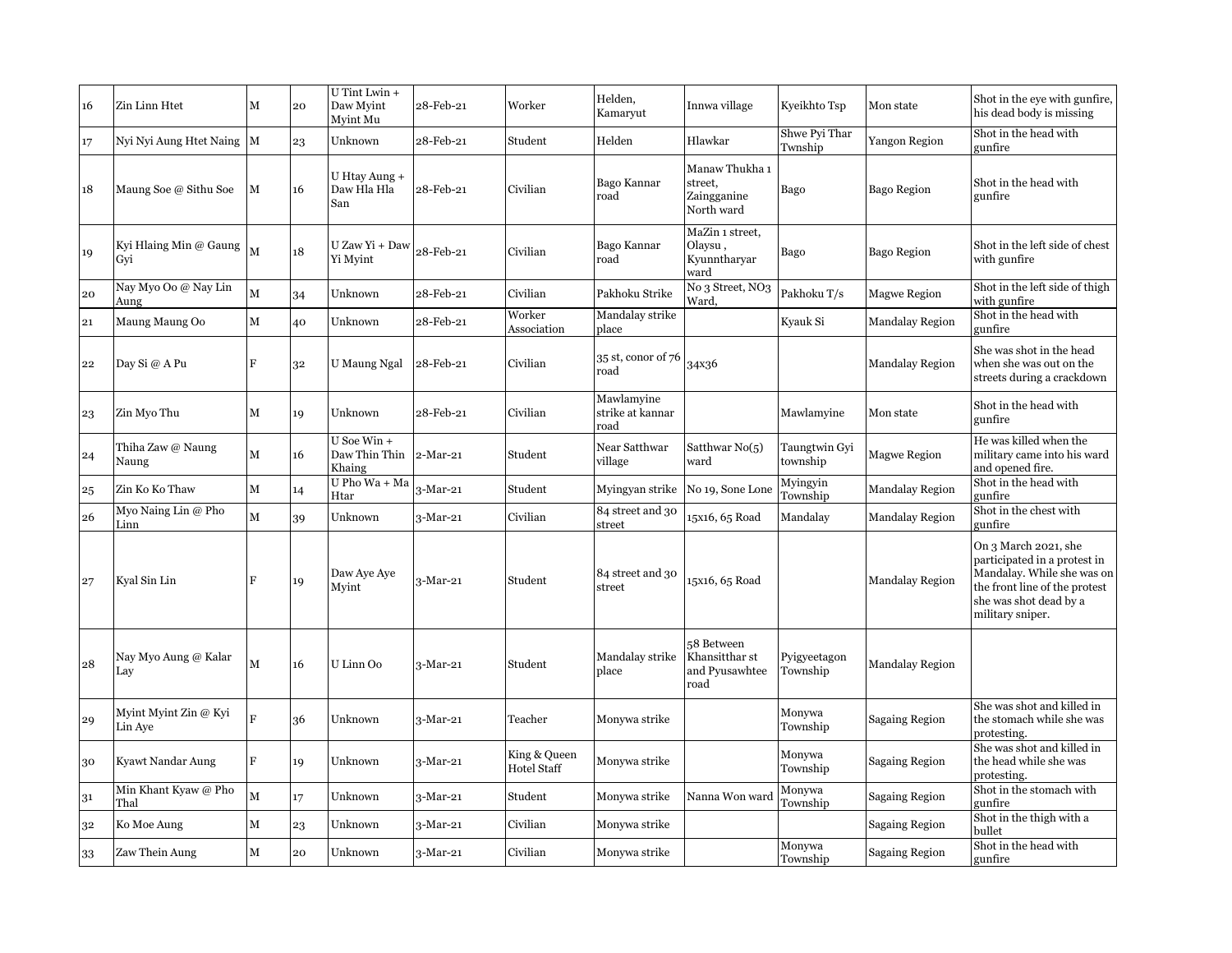| 34 | Naing Win                               | М | 45 | Unknown                      | 3-Mar-21                                        | Civilian                                                 | Monywa strike             |                                                               | Monywa<br>Township           | <b>Sagaing Region</b> | Have not returned yet the<br>dead body                                                                                                       |
|----|-----------------------------------------|---|----|------------------------------|-------------------------------------------------|----------------------------------------------------------|---------------------------|---------------------------------------------------------------|------------------------------|-----------------------|----------------------------------------------------------------------------------------------------------------------------------------------|
| 35 | Kay Za Win                              | М | 39 | U Kyaw Swe +<br>Daw Win May  | 3-Mar-21                                        | Poet                                                     | Monywa strike             |                                                               | Monywa<br>Township           | Sagaing Region        | He was killed from gunshot                                                                                                                   |
| 36 | Wai Yan @ Kan Chun                      | М | 25 | Unknown                      | 3-Mar-21                                        | Civilian                                                 | Monywa strike             |                                                               | Monywa<br>Township           | Sagai Region          | He was killed from gunshot                                                                                                                   |
| 37 | Aung San Oo @ Chit San<br>Aung          | М | 38 | Unknown                      | 11-Mar-21                                       | Civilian                                                 | Monywa strike             |                                                               | Monywa<br>Township           | Sagai Region          | He was injured on March 3<br>and died on March 11 while<br>receiving medical<br>treatment.                                                   |
| 38 | Hein Htet Aung                          | М | 19 | Unknown                      | $3-Mar-21$                                      | Civilian                                                 | N/Okkalapa<br>Strike      | ward 2, 5 street                                              | N/Okkalapa                   | Yangon Region         | Shot in the head with<br>gunfire                                                                                                             |
| 39 | Pho Chit                                | М | 22 | U Win Maung                  | 3-Mar-21                                        | Civilian                                                 | N/Okkalapa<br>Strike      | 48 Ward, North<br>Dagon                                       | North Dagon<br>Township      | Yangon Region         | Shot in the head with<br>gunfire                                                                                                             |
| 40 | Yar Zar Min                             | М | 20 | U Htay Win                   | 3-Mar-21                                        | Civilian                                                 | N/Okkalapa<br>Strike      |                                                               | N/Okkalapa<br>Township       | Yangoon Region        | Shot in the head with<br>gunfire                                                                                                             |
| 41 | Arkar Moe a.k.a Arkar<br>Soe            | M | 25 | U Khin Maung<br>Myint        | 3-Mar-21                                        | Civilian                                                 | N/Okkalapa<br>Strike      | Tadargyi ward                                                 | N/Okkalapa<br>Township       | Yangoon Region        | Shot in the left chest with<br>gunfire                                                                                                       |
| 42 | Zwel Htet Soe                           | М | 20 | Unknown                      | $3-Mar-21$                                      | Civilian                                                 | N/Okkalapa<br>Strike      | 42 Ward, NDGN                                                 | North Dagon<br>Township      | Yangoon Region        | Shot in the head with<br>gunfire                                                                                                             |
| 43 | Min Oo                                  | М | 21 | Unknown                      | 3-Mar-21                                        | Civilian                                                 | N/Okkalapa<br>Strike      | No. 45, Marga 3<br>street, Ward 2                             | N/Okkalapa<br>Township       | Yangon Region         |                                                                                                                                              |
| 44 | Sithu Shein @ Myat Thu<br>Shein         | M | 18 | U Myat Kyaw<br>Thu           | 3/3/2021 injury<br>and passaway on<br>4 Mar 21  | Student                                                  | N/Okkalapa<br>Strike      | Htawinbal ward.<br>Thitsar pan<br>street, (No 80)<br>lane     | N/Okkalapa<br>Township       | <b>Yangon Region</b>  | He died on March 4 due to<br>two gunshot wounds                                                                                              |
| 45 | Tun Maung                               | М | 47 | U Hayman Da<br>Yaw + Daw Cho | 3 Mar 21 Injury<br>and on 4 Mar 21<br>passaway  | Civilian                                                 | N/Okkalapa<br>Strike      | $No(157)$ Thitsar<br>Pann<br>road, Myaouvin<br>farm, (L)ward, | North Okkalapy Yangon Region |                       | He fell on the ground<br>during the crackdown and<br>suffered head injury. He<br>died while he was receiving<br>the medical treatment.       |
| 46 | Mang Suan Khai @ Wai<br>Yan Maung Maung | М | 27 | U Maung<br>Maung             | 3 Mar 21 Injury<br>and on 6 Mar 21<br>passaway  | Civilian                                                 | N/Okkalapa<br>Strike      | No(1169), Bopayo<br>road, 4 ward,                             | East Dagon                   | Yangoon Region        | He was shot twice in the<br>thigh. He died of a head<br>injury due to beatings.                                                              |
| 47 | Zaw Zaw Moe                             | М |    | U Tun Nyein                  | 3 Mar 21 Injury<br>and passaway on<br>12 Mar 21 | Civilian                                                 | N/Okkalapa<br>Strike      | $N$ /okkalapa $(J)$<br>ward, Bonman 13<br>st, $No(499)$       | N/Okkalapa<br>Township       | Yangoon Region        | He died on March 12 while<br>he receiving the medical<br>treatment for injury to his<br>gut, after being shot by<br>junta forces on 3 March. |
| 48 | Aung Myint Myat                         | М | 19 | Unknown                      | 3-Mar-21                                        | University<br>Student, 2nd<br>year Civil, MTU,<br>Magway | Magwe strike              |                                                               | Salin Township               | <b>Magwe Region</b>   | Shot in the head with<br>gunfire                                                                                                             |
| 49 | Htet Wai Htoo                           | М | 19 | Unknown                      | $3-Mar-21$                                      | Student                                                  | Mawlamyine<br>strike      |                                                               | Mawlamyine                   | Mon state             | Shot in the head with<br>gunfire                                                                                                             |
| 50 | Zin Myo Maung                           | М | 18 | Unknown                      | 3-Mar-21                                        | Civilian                                                 | Kalay Strike              |                                                               | Kalay Township               | Sagaing Region        | Shot in the lungs with<br>gunfire                                                                                                            |
| 51 | Zaw Myo                                 | м | 20 | Unknown                      | 5-Mar-21                                        | Civilian                                                 | 111 Rd, Between<br>48x49, | Manawhalyi<br>Road, between<br>52x53                          | Mandalay<br>Townsip          | Mandalay Region       | Shot in the neck with<br>gunfire                                                                                                             |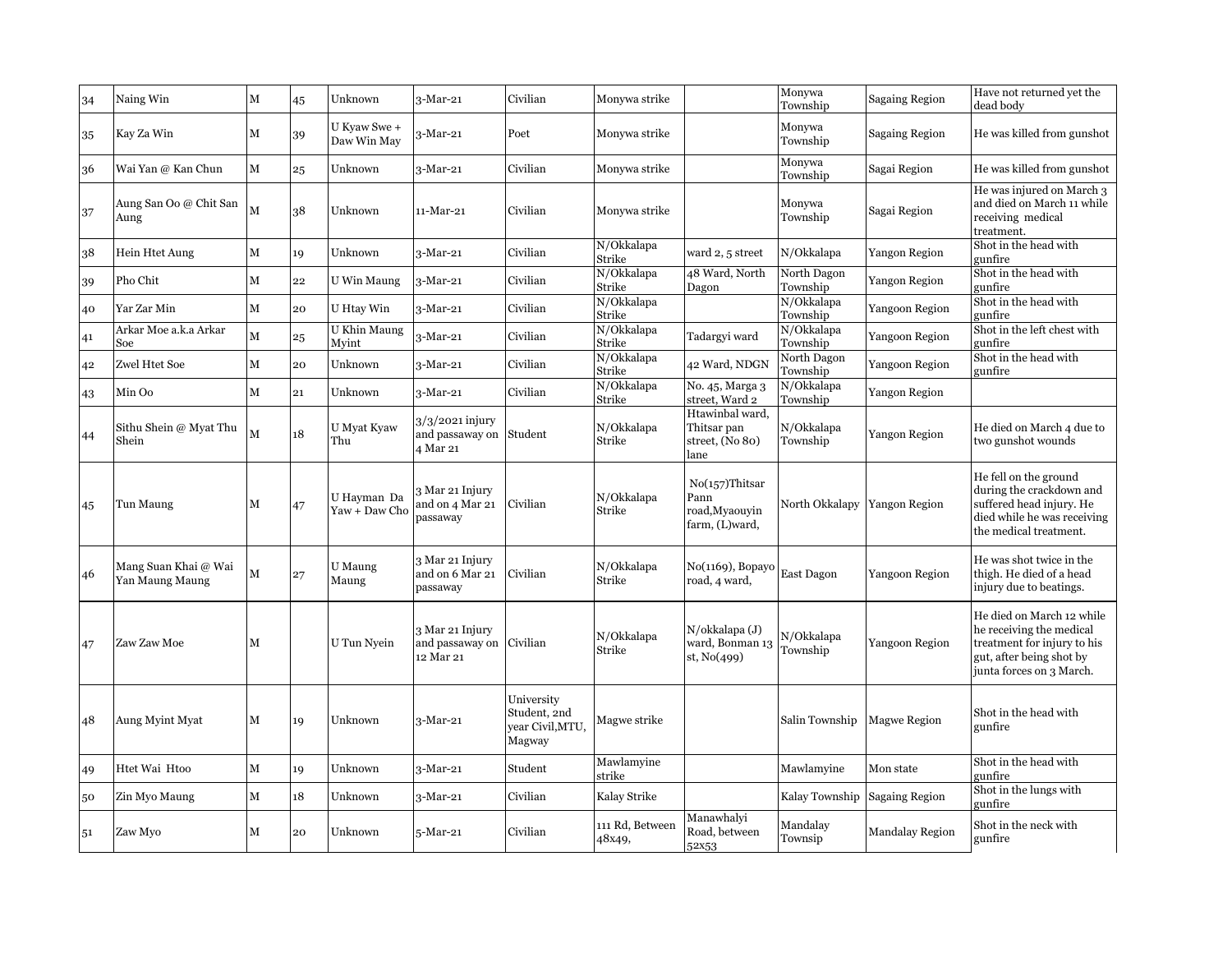|    | 52 | Naing Min Ko    | М | 20 | Unknown | 5-Mar-21 | Civilian                                       | Mya Taung<br>Monestry          | 88 x 53 street,<br>Mandalay | Mandalay<br>Townsip | <b>Mandalay Region</b> | He was arrested with two<br>gunshot wounds to the<br>thigh during a strike, his<br>family was informed later<br>he had died.                                                                                                                                                                                                                                                                                                                                                                                                                                             |
|----|----|-----------------|---|----|---------|----------|------------------------------------------------|--------------------------------|-----------------------------|---------------------|------------------------|--------------------------------------------------------------------------------------------------------------------------------------------------------------------------------------------------------------------------------------------------------------------------------------------------------------------------------------------------------------------------------------------------------------------------------------------------------------------------------------------------------------------------------------------------------------------------|
| 53 |    | Khin Maung Latt | М | 58 | Unknown | 7-Mar-21 | NLD 7 Ward,<br>chair person of<br>pabalden t/s | YGN<br>Interrogation<br>Center |                             | Pabaltan T/s        | Yangoon Region         | A ward chair for the<br>National League for<br>Democracy (NLD) party in<br>Yangon's Pabedan<br>Township died on Sunday<br>after security forces took<br>him from his home during a<br>Saturday night raid on the<br>city. Family members of 58-<br>year-old Khin Maung Latt<br>were informed by officials<br>from the Pabedan police<br>station on Sunday morning<br>that they needed to come<br>and retrieve his body from<br>the Mingalardon Military<br>Hospital.                                                                                                     |
| 54 |    | Nan Wai         | М | 17 | Unknown | 5-Mar-21 | Civilian                                       | Kyaung Kone<br>Gyi village     | Kyaung Kone Gyi<br>Village  | Pwint Phyu T/s      | <b>Magwe Region</b>    | A group of Union Solidarity<br>and Development Party<br>(USDP) supporters in<br>Magway region stabbed two<br>people to death on Friday in<br>a mob attack against a<br>National League for<br>Democracy (NLD) official<br>and his family, one of the<br>survivors said. The two<br>were on their way home<br>from a friend's house with<br>six other family members in<br>the morning when a group<br>of about 25 knife-wielding<br>USDP supporters attacked<br>them in front of a wood<br>workshop, said Bo Bo, who<br>survived the attack and is<br>Htway Naing's son. |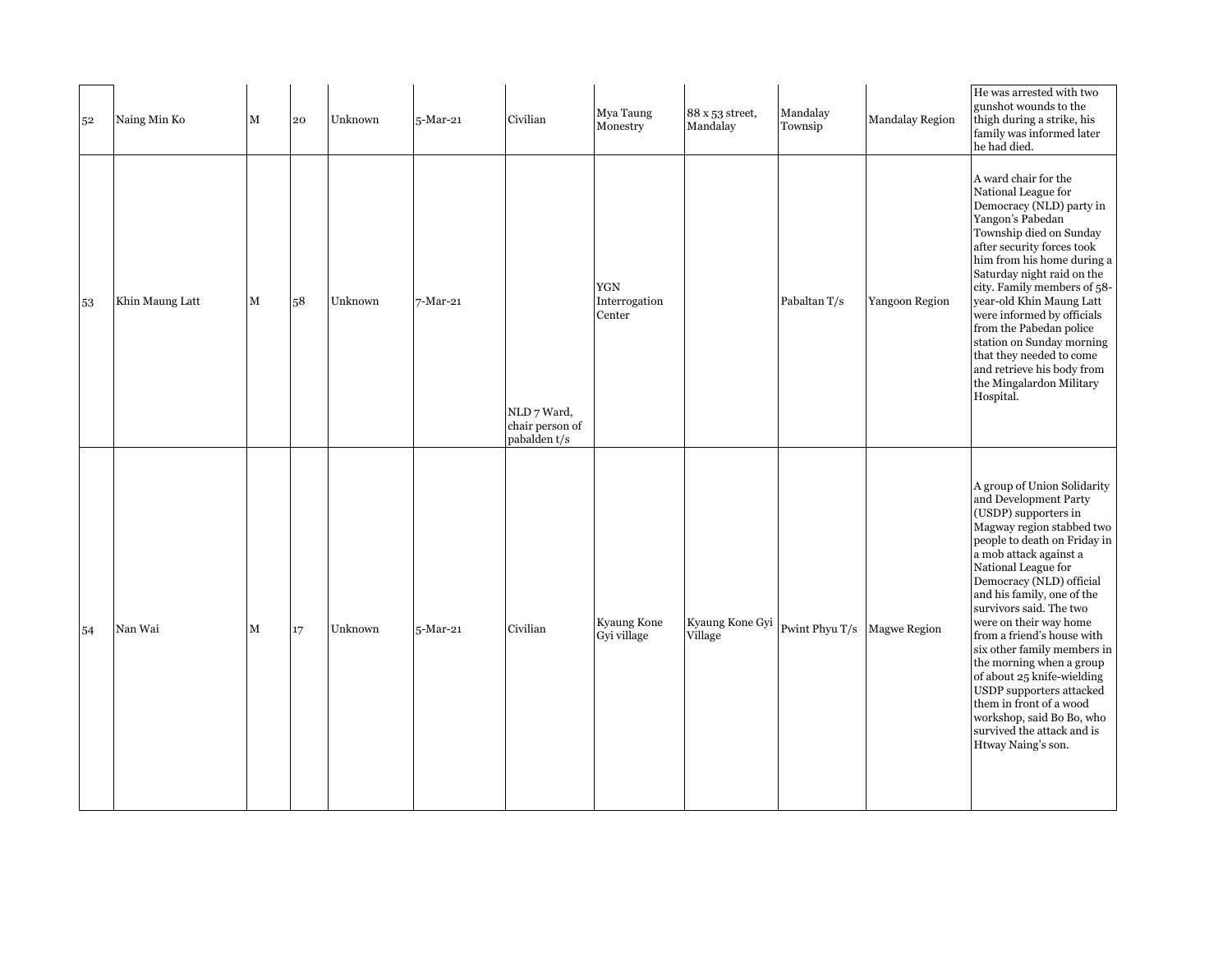| 55 | Chit                      | М           |    | Unknown                             | 5-Mar-21    | Civilian               | Kyaung Kone<br>Gyi village     | Kyaung Kone Gyi<br>Village                              | Pwint Phyu T/s               | <b>Magwe Region</b>    | A group of Union Solidarity<br>and Development Party<br>(USDP) supporters in<br>Magway region stabbed two<br>people to death on Friday in<br>a mob attack against a<br>National League for<br>Democracy (NLD) official<br>and his family, one of the<br>survivors said. The two<br>were on their way home<br>from a friend's house with<br>six other family members in<br>the morning when a group<br>of about 25 knife-wielding<br>USDP supporters attacked<br>them in front of a wood<br>workshop, said Bo Bo, who<br>survived the attack and is<br>Htway Naing's son. |
|----|---------------------------|-------------|----|-------------------------------------|-------------|------------------------|--------------------------------|---------------------------------------------------------|------------------------------|------------------------|--------------------------------------------------------------------------------------------------------------------------------------------------------------------------------------------------------------------------------------------------------------------------------------------------------------------------------------------------------------------------------------------------------------------------------------------------------------------------------------------------------------------------------------------------------------------------|
| 56 | Aung Myat Lin             | ${\bf M}$   | 27 | Unknown                             | 7-Mar-21    | Civilian               | Hteelin                        | Hteelin                                                 | Hteelin                      | <b>Sagaing Region</b>  | Shot in the heart with<br>gunfire                                                                                                                                                                                                                                                                                                                                                                                                                                                                                                                                        |
| 57 | Ko Ko Lay @ Cho Tar       | М           | 62 | Unknown                             | $8-Mar-21$  | Civilian               | Myitkyina strike               |                                                         | Aung Nan                     | Kachin                 | Shot in the head with<br>gunfire                                                                                                                                                                                                                                                                                                                                                                                                                                                                                                                                         |
| 58 | Zin Min Htet              | M           | 22 | Daw Ohmar<br>Sein                   | 8-Mar-21    | Student                | Myitkyina strike               |                                                         | North Shansu                 | Kachin                 | Shot in the head with<br>gunfire                                                                                                                                                                                                                                                                                                                                                                                                                                                                                                                                         |
| 59 | Thiha Oo                  | $\mathbf M$ | 31 | Unknown                             | 8-Mar-21    | Activist               | Pharpone                       |                                                         | Pharpone                     | Irrawaddy              | He was killed from gunshot                                                                                                                                                                                                                                                                                                                                                                                                                                                                                                                                               |
| 60 | Zaw Myat Linn             | М           | 46 | U Sein Tun<br>+Daw Sein<br>Nyunt    | 9-Mar-21    | Shwe Pyi Thra<br>(NLD) | YGN<br>Interrogation<br>Center | 9/147 Myamizzu<br>rd, 25 ward,<br>Bokone shay           | Shwe Pyi Thar<br>Twnship     | Yangoon Region         | He died to torture while<br>under military detention.<br>Zaw Myat Lin, who was in-<br>charge of Suu Vocational<br>Institute in Shwe Pyi Thar<br>Township of Yangon region,<br>was arrested by security<br>officers during a raid on his<br>vocational institute late<br>Monday night.                                                                                                                                                                                                                                                                                    |
| 61 | Htoo Aung Kyaw            | M           | 38 |                                     | 11-Mar-21   | <b>KBZ</b> staff       | Myingyan strike                |                                                         | Myingyan<br>Township         | <b>Mandalay Region</b> | He was injured on March 10<br>and died on March 11 while<br>receiving the medical<br>treatment.                                                                                                                                                                                                                                                                                                                                                                                                                                                                          |
| 62 | Linn Htet                 | М           | 19 | U Zaw Htay +<br>Daw Htay Htay<br>Мi | $11-Mar-21$ | Student                |                                | Myaukpyin 9<br>MyaTaung Strike street, Htan Taw<br>ward | Aungmyaytharz<br>an Township | <b>Mandalay Region</b> | He was shot to death while<br>protesting. Police kept his<br>body.                                                                                                                                                                                                                                                                                                                                                                                                                                                                                                       |
| 63 | Zaw Zaw Aung @ Shwe<br>Ah | М           | 30 | U Myint Lwin                        | 11-Mar-21   | Civilian               | Bago Strike                    | Yay Kyaw, Kyunn<br>Thar Yar Ward                        | Bago                         | Bago Region            | Shot in the head with<br>gunfire                                                                                                                                                                                                                                                                                                                                                                                                                                                                                                                                         |